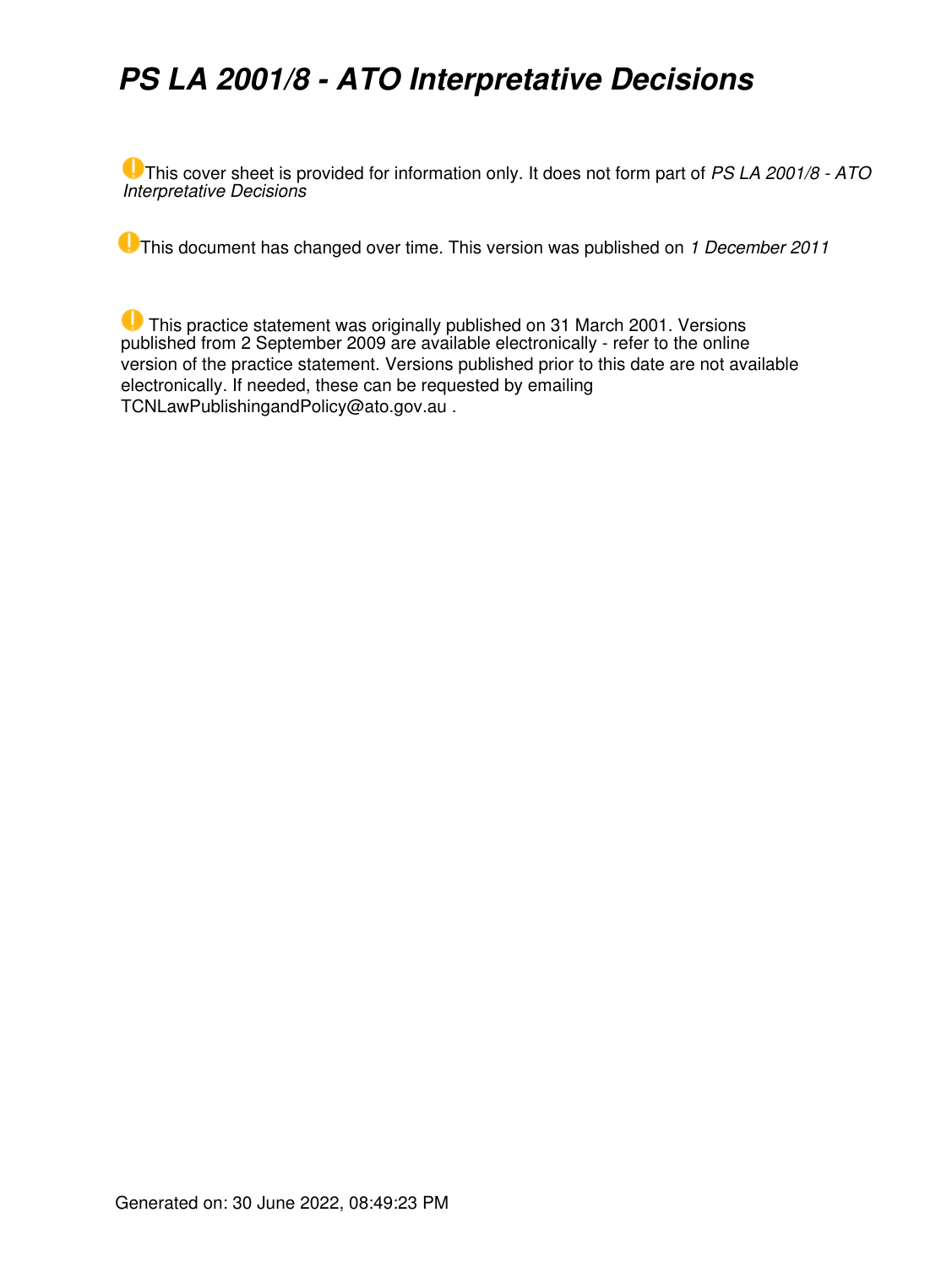

## **Practice Statement Law Administration**

**PS LA 2001/8** 

This practice statement was originally published on 31 March 2001. Versions published from 2 September 2009 are available electronically – refer to the online version of the practice statement. Versions published prior to this date are not available electronically. If needed, these can be obtained from the [Corporate Policy and Process Unit](mailto:LPSMaintenanceandSupport@ato.gov.au) in Law and Practice.

#### **FOI status: may be released**

*This practice statement is issued under the authority of the Commissioner of Taxation and must be read in conjunction with Law Administration Practice Statement PS LA 1998/1. It must be followed by Tax Office staff unless doing so creates unintended consequences or is considered incorrect. Where this occurs Tax Office staff must follow their business line's escalation process.* 

#### **SUBJECT: ATO Interpretative Decisions**

**PURPOSE: To advise:** 

- **what is an ATO Interpretative Decision (ATO ID)**
- **when an ATO ID must be followed**
- **when an ATO ID must be prepared**
- **when an ATO ID need not be prepared**
- **the process for preparing an ATO ID**
- **who is responsible for reviewing and maintaining ATO IDs**
- **the protection granted to taxpayers who rely on ATO IDs**

| <b>TABLE OF CONTENTS</b>                | Paragraph |
|-----------------------------------------|-----------|
| <b>STATEMENT</b>                        | 1         |
| What is an ATO Interpretative Decision  | 1         |
| When an ATO ID must be followed         | 6         |
| When is there 'no material difference'? | 8         |
| Examples of 'no material difference'    | 12        |
| Example 1                               | 12        |
| Example 2                               | 13        |
| When an ATO ID must be prepared         | 16        |
| Pre-emptive ATO IDs                     | 23        |
| Example 3                               | 25        |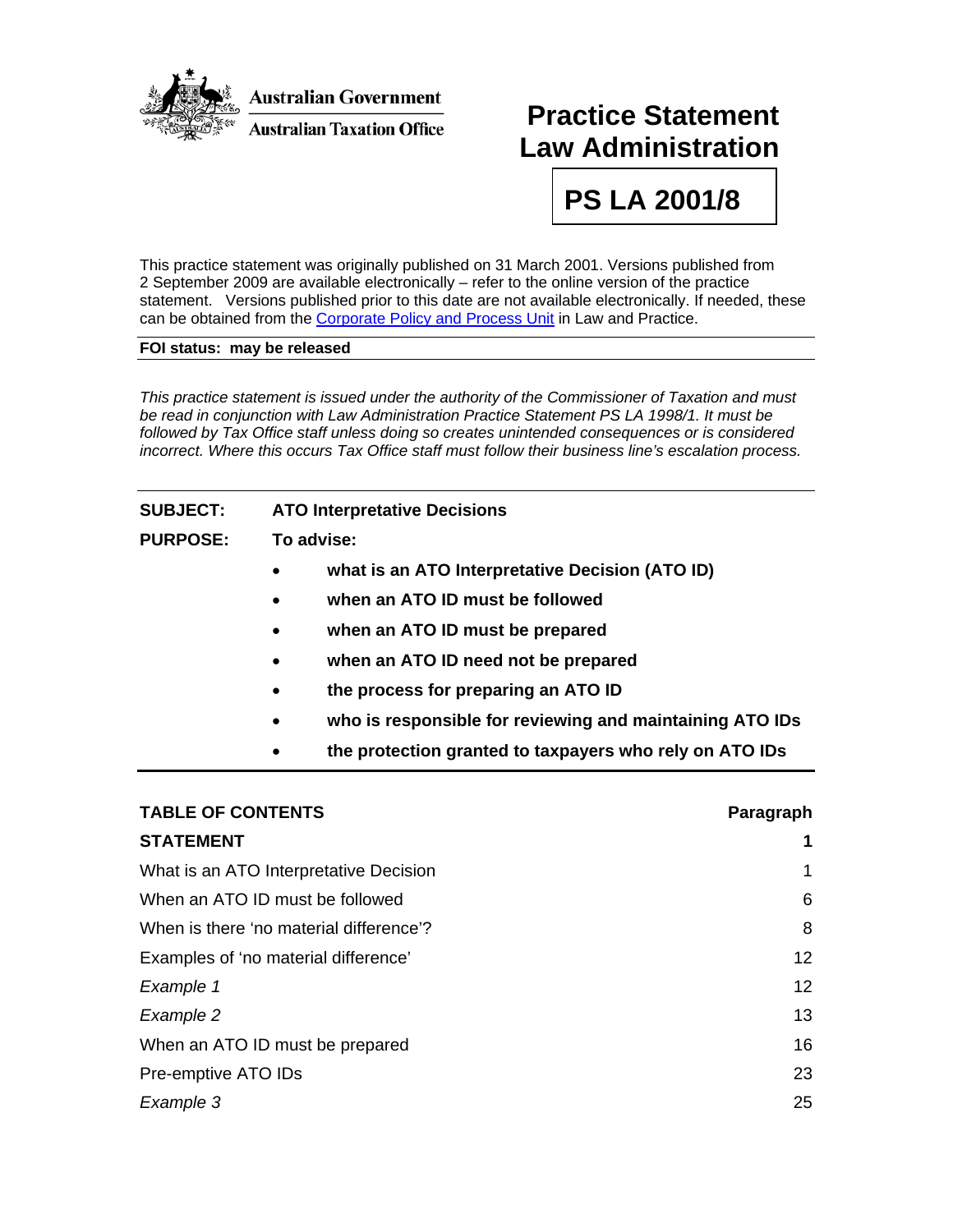| When an ATO ID need not be prepared                 | 28 |
|-----------------------------------------------------|----|
| The process for preparing an ATO ID                 | 29 |
| Numbering                                           | 35 |
| Publication                                         | 36 |
| Reviewing and maintaining ATO IDs                   | 40 |
| Protection granted to taxpayers who rely on ATO IDs | 46 |

## **STATEMENT**

#### **What is an ATO Interpretative Decision**

- 1. An ATO Interpretative Decision (ATO ID) is an edited and summarised version of a documented decision on an interpretative issue<sup>[1](#page-2-0)</sup> about the application of law administered by the Commissioner. Law administered by the Commissioner includes income tax, indirect taxes, fringe benefits tax, withholding taxes, superannuation and excise.
- 2. ATO IDs set out precedential ATO views that tax officers must apply in resolving interpretative issues. ATO IDs are precedents for tax officers about how a provision of the law applies to a particular factual situation. They are a valuable method of capturing and publishing work that has been done in relation to matters that would provide a useful precedent.
- 3. An ATO ID provides the precedential ATO view in relation to the interpretative issue it covers for a private ruling, other advice, dispute resolution, or compliance activity by tax officers. *Law Administration Practice Statement PS LA 2003/3 Precedential ATO view* explains the meaning of 'precedential ATO view'.
- 4. ATO IDs may be based on decisions on interpretative issues including those arising from private rulings, audits, correspondence, advices or disputes. Also a pre-emptive ATO ID<sup>[2](#page-2-1)</sup> may be based on a scheme or transaction that is known to exist, or to be in serious contemplation, even though the Commissioner has not been required to make an actual decision in relation to any interpretative issue which arises from that scheme or transaction. $3$  The range of schemes in this context is broader than the range of schemes in a tax avoidance context.<sup>[4](#page-2-3)</sup>
- 5. ATO IDs are publications approved in writing by the Commissioner. They are not published as a form of advice. They are published to meet freedom of information requirements because they may be applied by tax officers in making other decisions.

<span id="page-2-0"></span> $\overline{a}$ 1 The meaning of 'interpretative issue' is explained in paragraphs 10 to 12 of *Law Administration Practice Statement PS LA 2003/3 Precedential ATO view.* 

<sup>&</sup>lt;sup>2</sup> For information concerning pre-emptive ATO IDs see paragraphs 23 to 27 of this practice statement.<br><sup>3</sup> Schame is defined in exhanging 005,4(4) of the Income Tay Associated 4st 4007 (ITAA 4007) to m

<span id="page-2-2"></span><span id="page-2-1"></span><sup>&</sup>lt;sup>3</sup> Scheme is defined in subsection 995-1(1) of the *Income Tax Assessment Act 1997* (ITAA 1997) to mean: (a) any arrangement; or

<sup>(</sup>b) any scheme, plan, proposal, action, course of action or course of conduct, whether unilateral or otherwise.

<span id="page-2-3"></span> $4$  This is because a tax avoidance scheme must not only be a scheme as defined in subsection 177A(1) of the *Income Tax Assessment Act 1936* but a taxpayer must also obtain a tax benefit in connection with the scheme – see section 177D of that Act.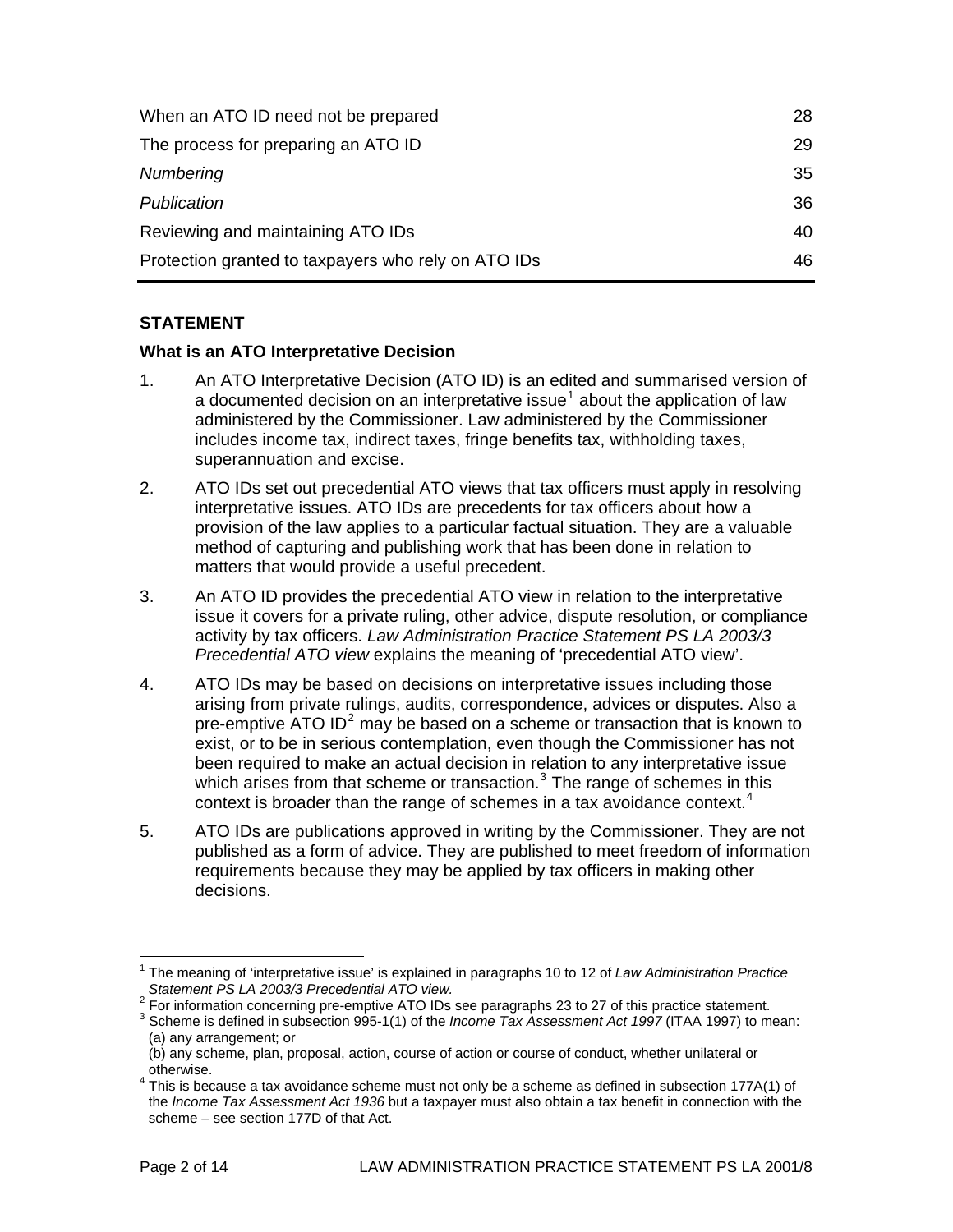#### **When an ATO ID must be followed**

- 6. ATO IDs are produced for the primary purpose of facilitating consistent interpretative decision-making by tax officers. Tax officers must search for, identify and apply relevant ATO IDs or other precedential ATO view documents in resolving interpretative issues. This means that where:
	- there is **no material difference** between the facts of the scheme upon which a decision is required and an existing ATO ID or other precedential ATO view document, and
	- the tax officer considers that the application of the view set out in the ATO ID or other precedential ATO view document would result in a correct decision,

the ATO ID or other precedential ATO view document must be followed.

7. If a tax officer considers that there is a conflict between an ATO ID and another precedential ATO view document, or applying an ATO ID may lead to an incorrect or unintended result, then the matter must be escalated to the relevant Centre of Expertise (CoE) in accordance with the business line's escalation processes (see *Law Administration Practice Statement PS LA 2004/4 Referral of interpretative issues to Centres of Expertise for the creation of the precedential ATO view, and early engagement of internal technical specialists in active compliance cases*)).

#### **When is there 'no material difference'?**

- 8. There is 'no material difference' where the facts underlying a particular issue and the facts outlined in a precedential ATO view document (including an existing ATO ID) are similar enough to enable the tax officer to be satisfied that applying the existing precedential ATO view will result in the law being applied correctly to the circumstances of the case.
- 9. While the decision in relation to an issue must be determined on its own particular facts, it may still be covered by the principles set out in a precedential ATO view document, even though the facts are not identical. Care should be taken to identify the key interpretative issue underlying the scheme or transaction to ensure that an ATO ID can be applied as a precedent for schemes or transactions that have different factual contexts, but which turn on the same interpretative issue. Therefore, it is important to understand the tax law principles underlying a scheme or transaction, particularly where the matter is complex. This will ensure that issues arising from a particular case are not treated as if there is no existing precedent dealing with those issues merely because of factual differences.
- 10. On the other hand, even small factual differences between the circumstances of the matter under consideration and the facts that underlie an existing precedential ATO view document may be material and consequently lead to a different decision and require the preparation of an ATO ID. This is particularly important for provisions of general application such as section 8-1 of the ITAA 1997, which is an area of tax law that has been subject to a significant amount of litigation.
- 11. What is material is a question of fact and degree depending on the issue being considered and will involve the exercise of judgment. The following examples provide some guidance.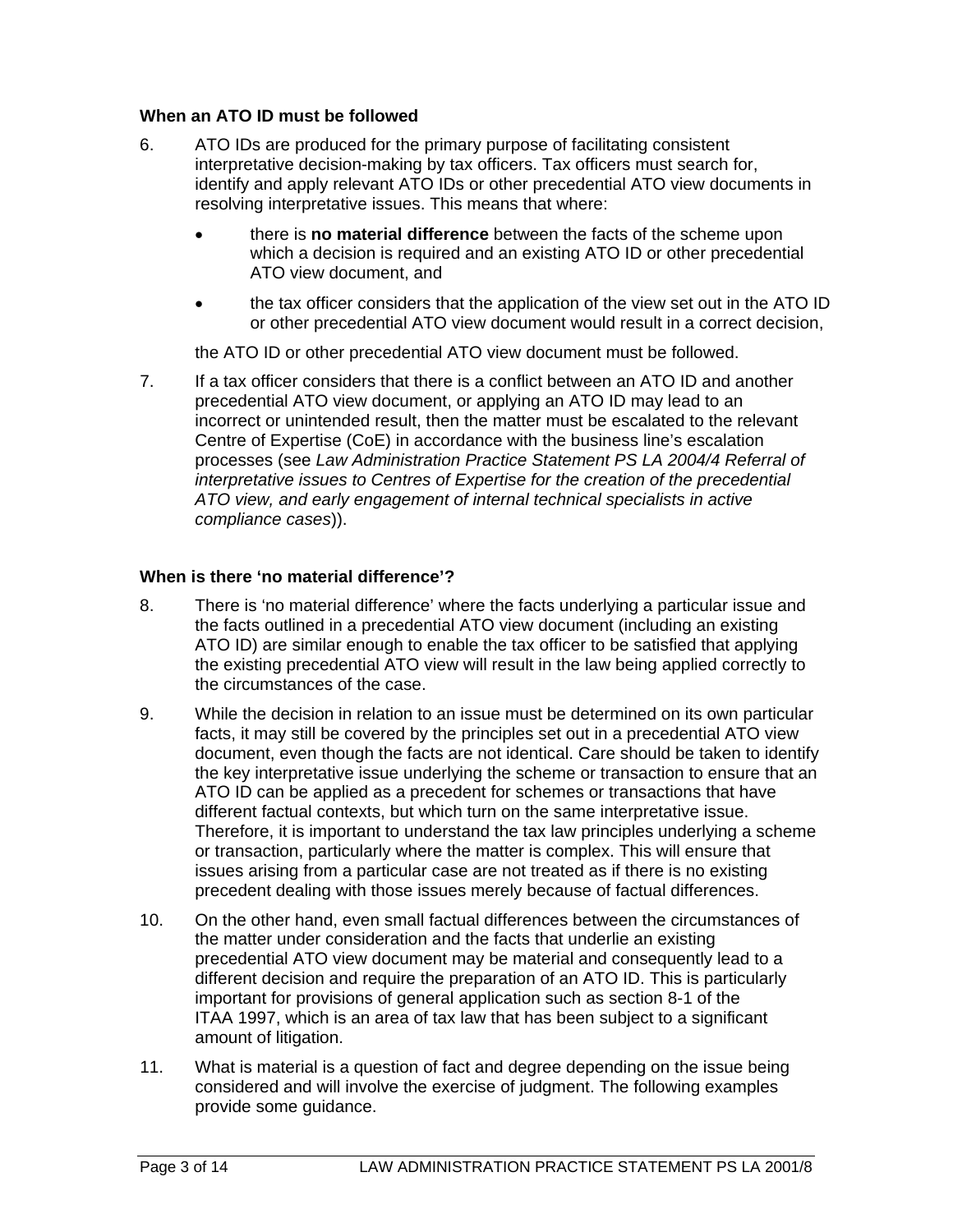#### **Examples of 'no material difference'**

#### 12. *Example 1*

There is an ATO ID on the reduction of deductions for the decline in value of a computer by an accountant who uses the computer partly for business purposes. A new private ruling request is received on the reduction of deductions for decline in value of a mobile telephone (a different depreciating asset) used by a lawyer (someone in a different occupation) partly for business purposes. The same legal principles apply. The existing ATO ID should be followed as the differences in the facts are not material because the circumstances of the respective taxpayers and of the depreciating assets are sufficiently similar.

#### 13. *Example 2*

Taxation Ruling TR 95/13 states that a deduction is allowable for expenses incurred in maintaining and training police dogs. A private ruling request is received on the deductibility of expenses incurred by a fire-fighter in maintaining and training a dog used in search and rescue work. The legal principles as explained in TR 95/13 will apply. The differences in the facts are not material, because the search and rescue dog performs similar functions to a police dog. Although the private ruling is not about a police dog, TR 95/13 provides the precedential ATO view in relation to the training costs and maintenance of animals used in the workplace in a similar manner to police dogs.

- 14. As ATO IDs are edited and summarised versions of what may have been complex legal argument applied to complex facts, a general similarity of another taxpayer's situation to the circumstances in an ATO ID will not necessarily lead to the same result. There may be a material difference which cannot be established unless tax officers refer to the facts on which the ATO ID was based. Consequently, tax officers may need to refer to the case report underlying the ATO ID. Case reports can be found by searching the Siebel system. (Note: access to Siebel case reports is available only to tax officers.)
- 15. Tax officers who are unable to determine whether an ATO ID applies to the factual situation under consideration must seek assistance from their technical leader. If the matter cannot be resolved with the involvement of the technical leader, then it must be escalated to the relevant CoE for resolution in accordance with the business line's escalation processes.<sup>[5](#page-4-0)</sup>

<span id="page-4-0"></span> $\overline{a}$ 5 See *Law Administration Practice Statement PS LA 2004/4 Referral of interpretative issues to Centres of Expertise for the creation of the precedential ATO view, and early engagement of internal technical specialists in active compliance cases.*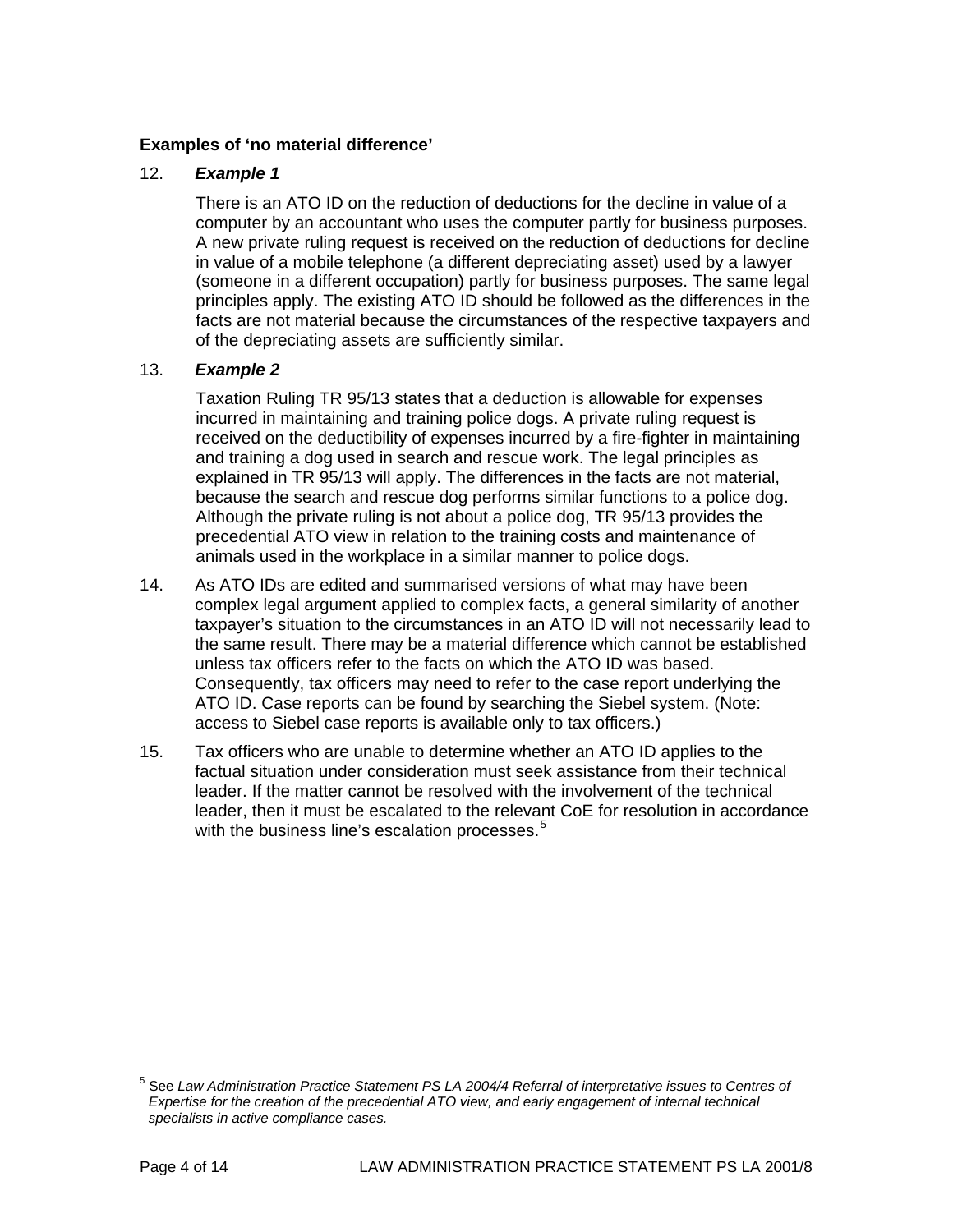#### **When an ATO ID must be prepared**

- 16. An ATO ID must be prepared for each decision on an interpretative issue about the application of any of the laws administered by the Commissioner that satisfies the following criteria:
	- there is no precedential ATO view<sup>[6](#page-5-0)</sup> on the issue, unless it is an exception (see dot points 6 to 9 of paragraph 28 of this practice statement), or
	- there is a precedential ATO view on the issue, but the ATO ID
		- will improve clarity and certainty in relation to the interpretation of the particular area of the law, or
		- is of wide significance, application and interest and the precedential ATO view has not been adequately covered previously.
- 17. An ATO ID may also need to be prepared where the decision is about an interpretative issue involving the administration or collection of a tax, net fuel amount, grant or benefit. The taxes, net fuel amounts, grants or benefits concerned include income tax, mining withholding tax, fringe benefits tax, goods and services tax and excise.<sup>[7](#page-5-1)</sup> For example, an ATO ID should be prepared where there is no precedential ATO view for an issue that involves the interpretation of Division 721 of the ITAA 1997 which deals with the collection of tax liabilities of a head company of a consolidated group.
- 18. If multiple interpretative issues are identified in a particular case and none of them have a precedential ATO view, an ATO ID must be prepared for each issue.
- 19. Where a tax officer is unable to decide whether to prepare an ATO ID, they must seek assistance from their technical leader. If the matter cannot be resolved with the involvement of the technical leader, it must be escalated to the relevant CoE for resolution in accordance with the business line's escalation processes.
- 20. When deciding whether an additional ATO ID would provide guidance or clarity to existing precedent, the tax officer should be satisfied that the new ATO ID adds value to the precedential ATO view data base, such as by providing greater clarity and certainty in relation to the interpretation of the particular area of the law.
- 21. An ATO ID should be prepared and published in relation to an issue where we have made a decision for which there is no existing precedential ATO view, including where a decision relating to a Priority Technical Issue (PTI) $^8$  $^8$  is involved. This is so even where it is anticipated that another ATO precedential view document on that issue will be prepared (for example a public ruling).  $9$  In rare cases, it may be decided that the proposed preparation of a precedential

<span id="page-5-0"></span> $\overline{a}$  $6$  Officers involved in interpretative work must use relevant information technology systems in use in the ATO for research including locating precedential ATO views – see *Law Administration Practice Statement PS LA 2002/16 Mandatory use of Information Technology systems for interpretative work* – inclusion in performance agreements.

<span id="page-5-1"></span>For full details of the taxes, benefits and grants concerned, see section 357-55 of Schedule 1 to the Taxation Administration Act 1953 (TAA).

<span id="page-5-2"></span>*Taxation Administration Act 1953* (TAA). 8 See *Law Administration Practice Statement PS LA 2003/10 Management of Priority Technical Issues*. Before preparing the ATO ID on a PTI issue, the tax officer must escalate the issue to the PTI owner who will determine what course of action is to be taken.

<span id="page-5-3"></span>will determine what course of action is to be taken.<br><sup>9</sup> Note there are some limited exceptions to the requirement to publish an ATO ID, see paragraph 37 of this practice statement.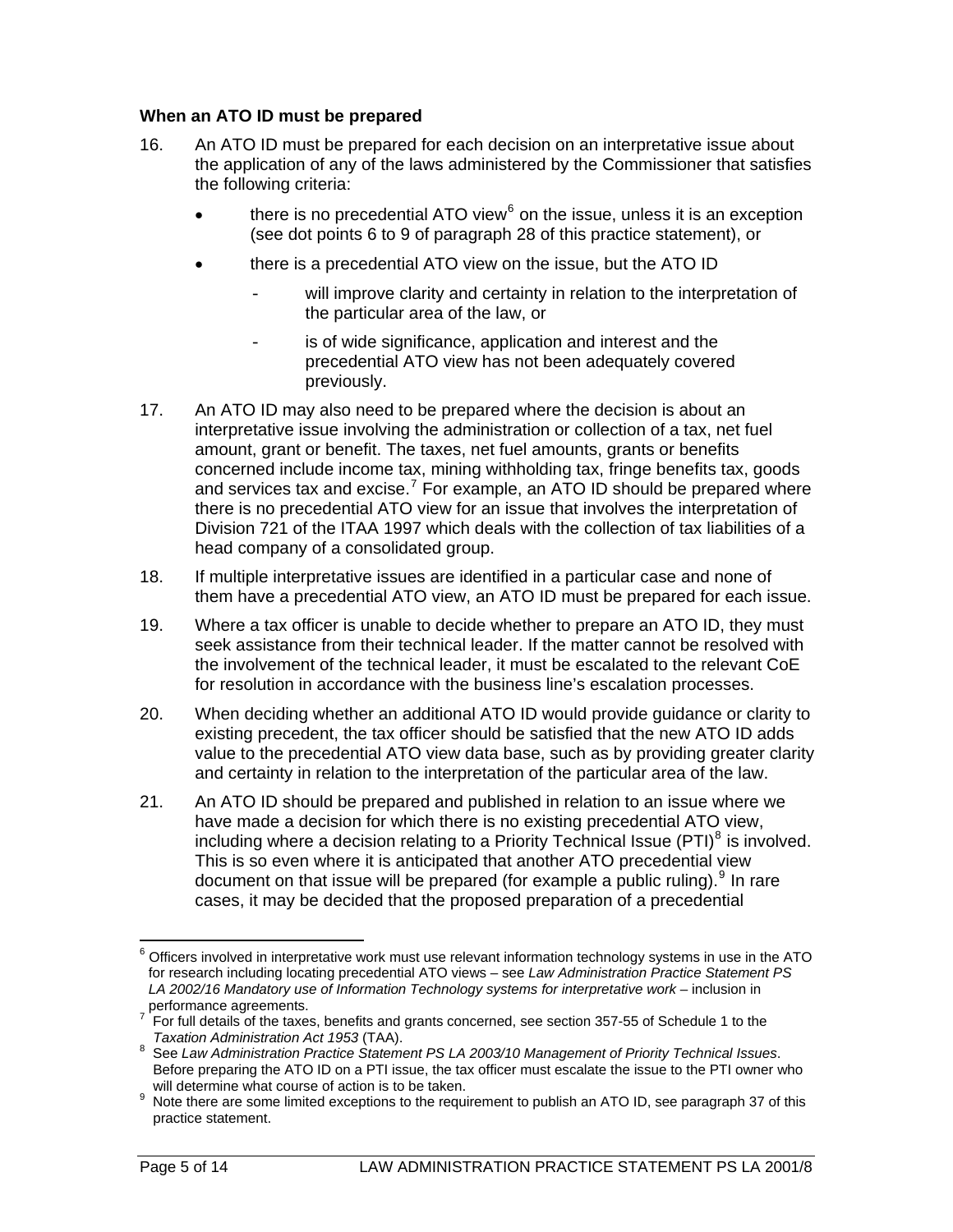ATO view document will remove the requirement for an ATO ID on an issue on which binding advice has issued to a taxpayer.<sup>10</sup> However, in the event that the precedential ATO view document dealing with the matter covered in the ATO ID is not expected to issue within a reasonable period, the matter should be escalated for a decision about whether or not the ATO ID should be published and the timing of such publication (see paragraph 38 of this practice statement).

22. Similarly, the preparation of an ATO ID should not affect the consideration of whether another precedential ATO view document, including a public ruling, should be prepared. Where the precedential ATO view expressed in an ATO ID is of particular significance, or has wide application, consideration should always be given to converting the ATO ID into a public ruling. If another ATO precedential document is already being prepared, the author of the other document should be consulted to determine the most practical way of promulgating the ATO view.

## **Pre-emptive ATO IDs**

- 23. In limited circumstances, a pre-emptive ATO ID may be prepared. A pre-emptive ATO ID may be based on a scheme or transaction that is known to exist, or to be in serious contemplation, even though the Commissioner has not been required to make a decision in relation to an actual case concerning that scheme or transaction. For example, a private ruling request may be withdrawn before a ruling has issued, or a scheme or transaction that is in serious contemplation, has been escalated to the relevant CoE and a position determined. Where significant work has been done by business lines or CoEs on an interpretative issue and a decision is reached but is not reflected in a precedential ATO view, tax officers must consider whether an ATO ID should be prepared. They should refer the matter to the relevant CoE for technical clearance and authorisation in accordance with the business line escalation processes (see paragraph 29 of this practice statement).
- 24. A pre-emptive ATO ID may also issue where:
	- most aspects of a topic have been covered by precedential ATO view documents
	- an important aspect of this topic has not been addressed, and
	- taxpayers may be misled if this aspect were not to be addressed.

## 25. *Example 3*

A taxpayer asks for a private ruling about whether a receipt from an asset sale is ordinary income. Whilst this aspect is contained in a precedential ATO view document, the capital gains tax (CGT) implications have not been considered. An ATO ID should be prepared and published on the CGT implications to ensure that tax officers and the community are aware of the CGT implications of such a transaction.

26. Consideration should be given to preparing one precedential ATO view document instead of preparing a number of pre-emptive ATO IDs on the one issue. Further, where several existing ATO IDs are related to the same topic, consideration should be given to amalgamating them into one precedential ATO view

 $\overline{a}$ 

 $10$  This is one of the exceptions to publication referred to in paragraph 37 of this practice statement.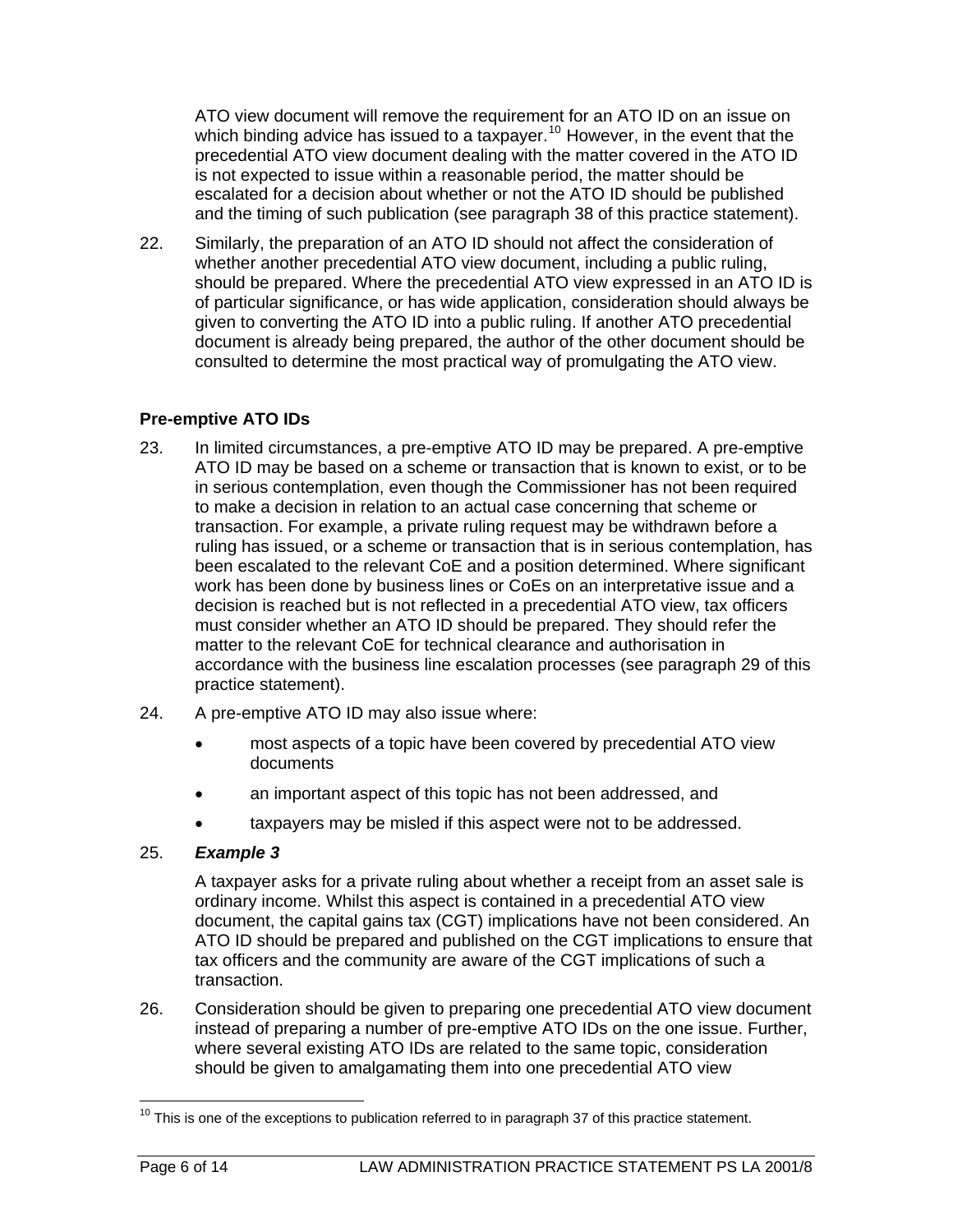document. A public ruling such as a taxation ruling or determination is the preferred means of expressing and communicating a precedential ATO view on multiple issues relating to the same topic.

27. An ATO ID may be prepared on the application of legislation that is not yet in operation; for example, where the legislation is awaiting Royal Assent. However, publication of the ATO ID must be withheld until the legislation has received Royal Assent.

#### **When an ATO ID need not be prepared**

- 28. An ATO ID does not need to be prepared: $11$ 
	- If there is no material difference between the particular facts and reasons of the case and those set out in a precedential ATO view document.
	- If an ATO ID is already in the course of preparation on the same issue and the schemes are not materially different. Tax officers must search the Siebel database for ATO IDs in course of preparation.
	- If written general advice<sup>[12](#page-7-1)</sup> is issued that explains the general operation of the law and does not apply the law to a particular set of facts.
	- If the issue is to be referred to another agency (for example a Research and Development issue is referred to the Industry Research and Development Board).
	- If the decision does **not** involve an interpretative issue, such as if a taxpayer asks for a ruling on a scheme or transaction where the decision is reached by a straightforward application of clear and unambiguous law to a particular set of facts (see PS LA 2003/3 for more information).
	- To the extent that the decision solely involves the exercise of the Commissioner's discretion. This includes decisions about whether the Commissioner would exercise a particular discretion in a specified fact situation (see PS LA 2003/3 for more information). Where the discretion is one involving the application of a general anti-avoidance provision, it is essential to refer to Law Administration Practice Statement PS LA 2005/24 for quidance.
		- Note that tax officers should apply any relevant ATO guidelines when making a decision that involves the exercise of a discretion. These guidelines may be contained in other documents, including, for example, law administration practice statements.
	- To the extent that the decision involves an ultimate conclusion of fact. An ultimate conclusion of fact involves ascertaining the relevant primary facts and drawing a conclusion from those facts (see PS LA 2003/3 for more information).

 $\overline{\phantom{a}}$ 

<span id="page-7-0"></span>Note that there are circumstances where an ATO ID may not be published, see paragraphs 36 to 39 of this practice statement.

<span id="page-7-1"></span>this practice statement. 12 The term 'written general advice' is explained in *Law Administration Practice Statement PS LA 2008/3 Provision of advice and guidance by the ATO*.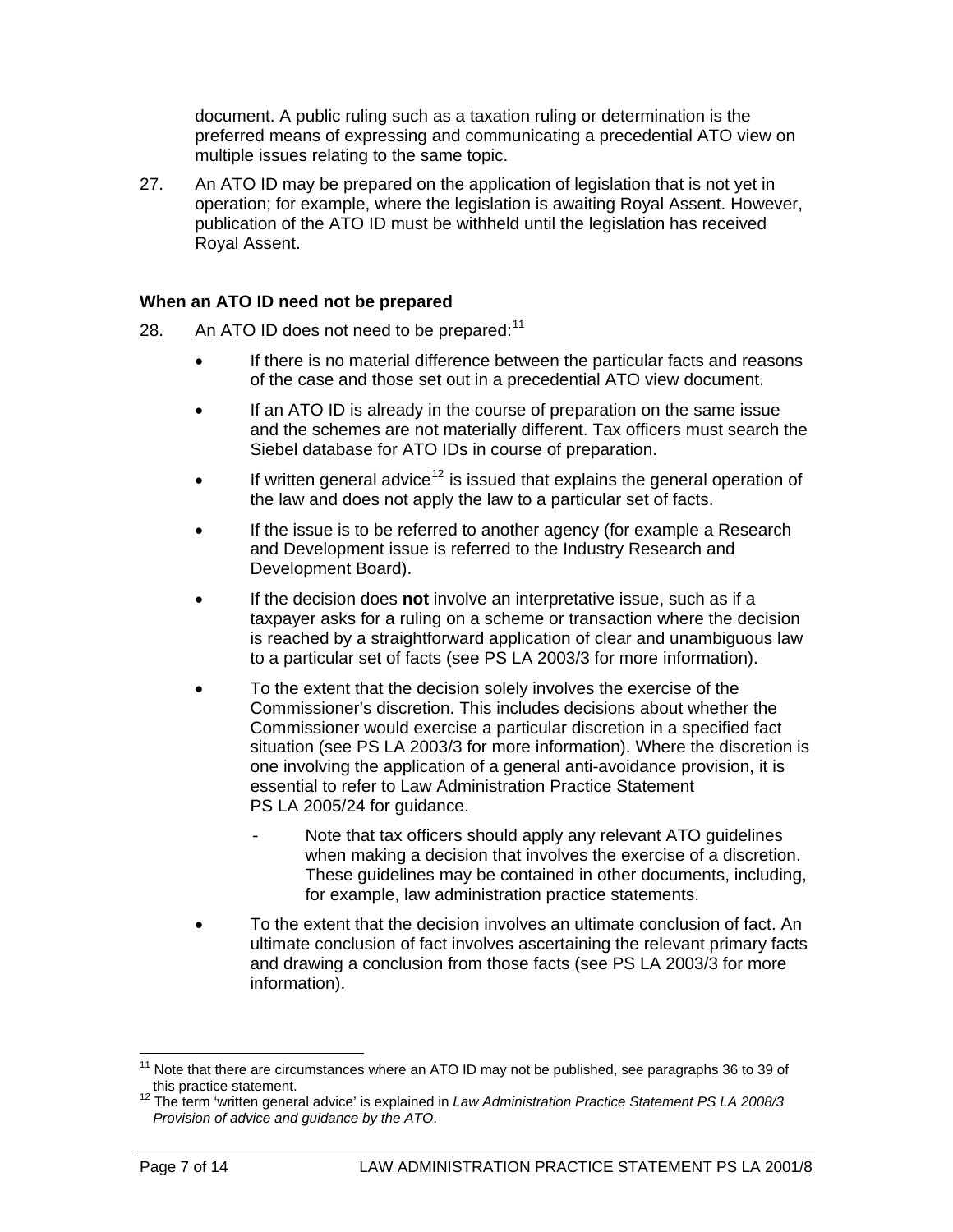- Note that tax officers should apply any relevant ATO quidelines about drawing conclusions of fact. These guidelines may be contained in public rulings or other documents, including, for example, law administration practice statements.
- Where the decision is one which turns on the particular facts of the case rather than the interpretation of law. For example, the issue concerns:
	- the determination of the value of something
	- the pure calculation of amounts; for example, answering questions about how penalty and interest is calculated, or
	- a claim for compensation based on defective administration.

## **The process for preparing an ATO ID**

- 29. Business lines are responsible for:
	- identifying issues where a precedential ATO view does not exist, and
	- either:
		- preparing a draft ATO ID for clearance by the relevant CoE, or
		- referring the matter to the relevant CoE for the preparation of an ATO ID in accordance with PS LA 2004/4, which provides a link to the Business Rules for referring issues by business lines to the Centres of Expertise for the creation of Precedential ATO view (Business Rules), and in accordance with the business line's escalation processes.
- 30. The primary role of the CoEs is the creation and authorisation of precedential ATO views in respect of all the laws administered by the Commissioner. Only CoEs and Tax Counsel Network (TCN) are authorised to create and issue precedential ATO views.<sup>[13](#page-8-0)</sup>
- 31. ATO IDs should set out decisions in a summary form in a clear standard structure and format that includes:
	- the issue
	- the decision
	- the facts
	- the reasons for decision, and
	- references (keywords, legislation, case law, etc).

The ATO ID template in Siebel must be used to prepare an ATO ID.

- 32. In preparing an ATO ID, care should be taken to:
	- ensure that the focus of the ATO ID is on the technical issue
	- include only the material facts so that it is clear what situation is covered. For example:

<span id="page-8-0"></span> $\overline{a}$ <sup>13</sup> Apart from those Senior Executive Service officers to whom the Commissioner has delegated the relevant powers under subsection 8(1) of the TAA.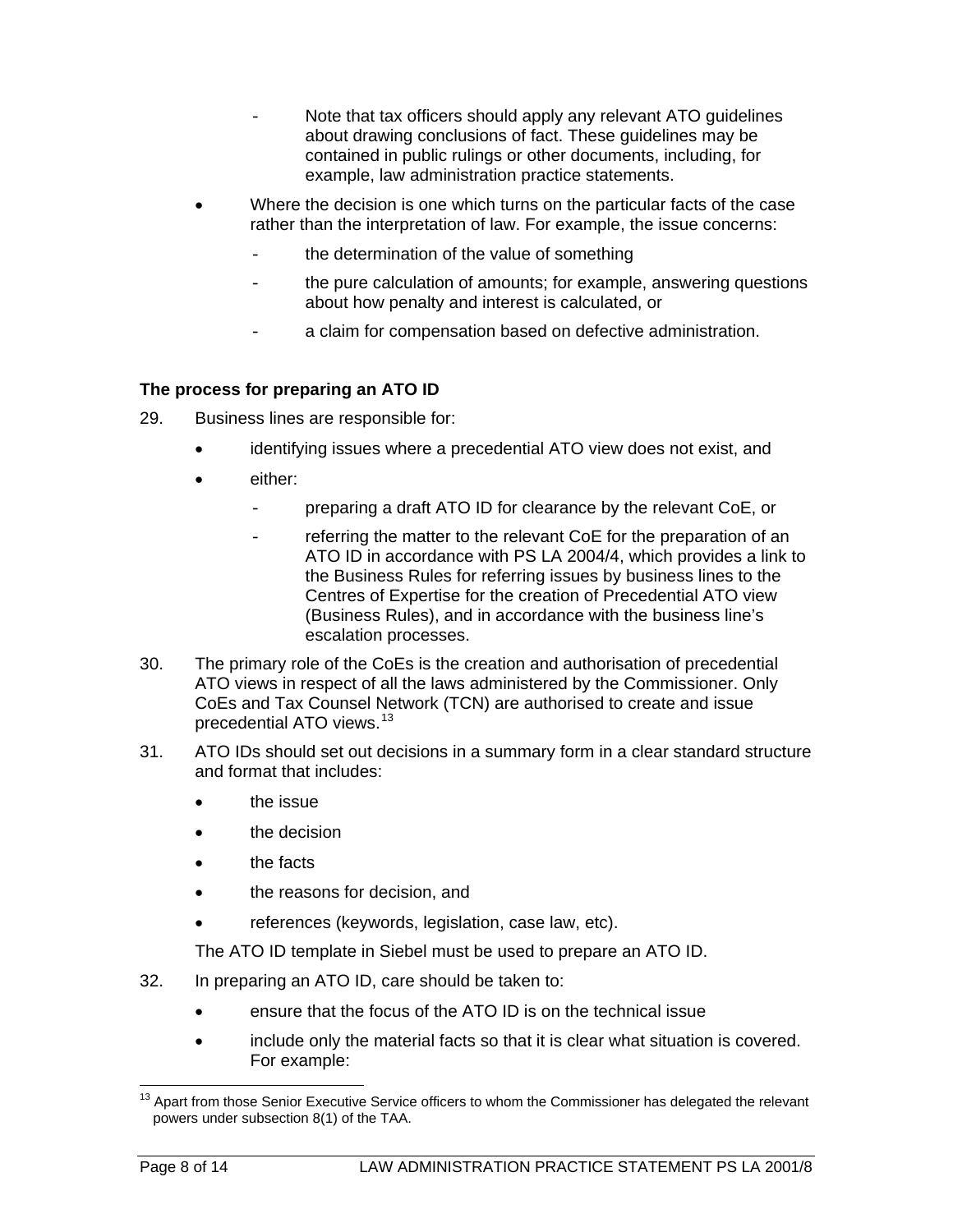- in issuing an ATO ID on whether the cost of footwear is deductible because it protects the wearer from physical harm, the facts would set out the attributes that are material, such as being steel-capped, or having acid-resistant soles. The colour of the footwear would not be material.
- in deciding whether an unfilled pastry shell comes within 'tarts and pastries' (item 23 of clause 1 of Schedule 1 to the *A New Tax System (Goods and Services Tax) Act 1999*), it is not material whether it was intended to have a sweet or savoury filling.
- set out the reasons for the decision based on the application of the relevant principles, and
- ensure that ATO IDs do not identify taxpayers, nor disclose confidential information. Ordinarily, it should be possible to summarise a decision in such a way that privacy and confidentiality requirements are met. The guidelines for preparing edited versions of written binding advice contained in *Law Administration Practice Statement PS LA 2008/4 Publication of edited versions of written binding advice* should be applied when preparing ATO IDs. The following matters arise when editing confidential information:
	- there may be some cases where it is not possible to edit or draft an ATO ID so that it does not identify taxpayers or disclose confidential information, and
	- there may be instances where the specific facts are so integral to the decision that no useful precedent can be extracted without identifying the taxpayer. For example a decision on the application of a provision to a taxpayer who is one of only a very small number of taxpayers in a particular industry.

In the two situations above, an ATO ID is still prepared but must not be published either internally or externally. Advice or assistance should be sought from either the Priority Technical Issue and Public Rulings Unit (PTI&PRU) in Law Practice Support Branch (LPS), Law and Practice (L&P), or TCN in the case of an anti-avoidance provision. An ATO ID must not be published internally or externally unless privacy and confidentiality requirements can be met.

- 33. Detailed guidance for the preparation of ATO IDs is contained in the ATO ID Guidelines. Additional assistance and support may be obtained from the PTI&PRU.
- 34. All ATO IDs are subject to a clearance process. This process involves preparation, technical clearance and authorisation by the relevant CoE, or escalation to the CoE by the business lines for technical clearance and authorisation in accordance with PS LA 2004/4 and the Business Rules (the relevant CoE will escalate matters to TCN where necessary). Checking of style, format, structure and compliance with the ATO ID Guidelines is carried out by the PTI&PRU.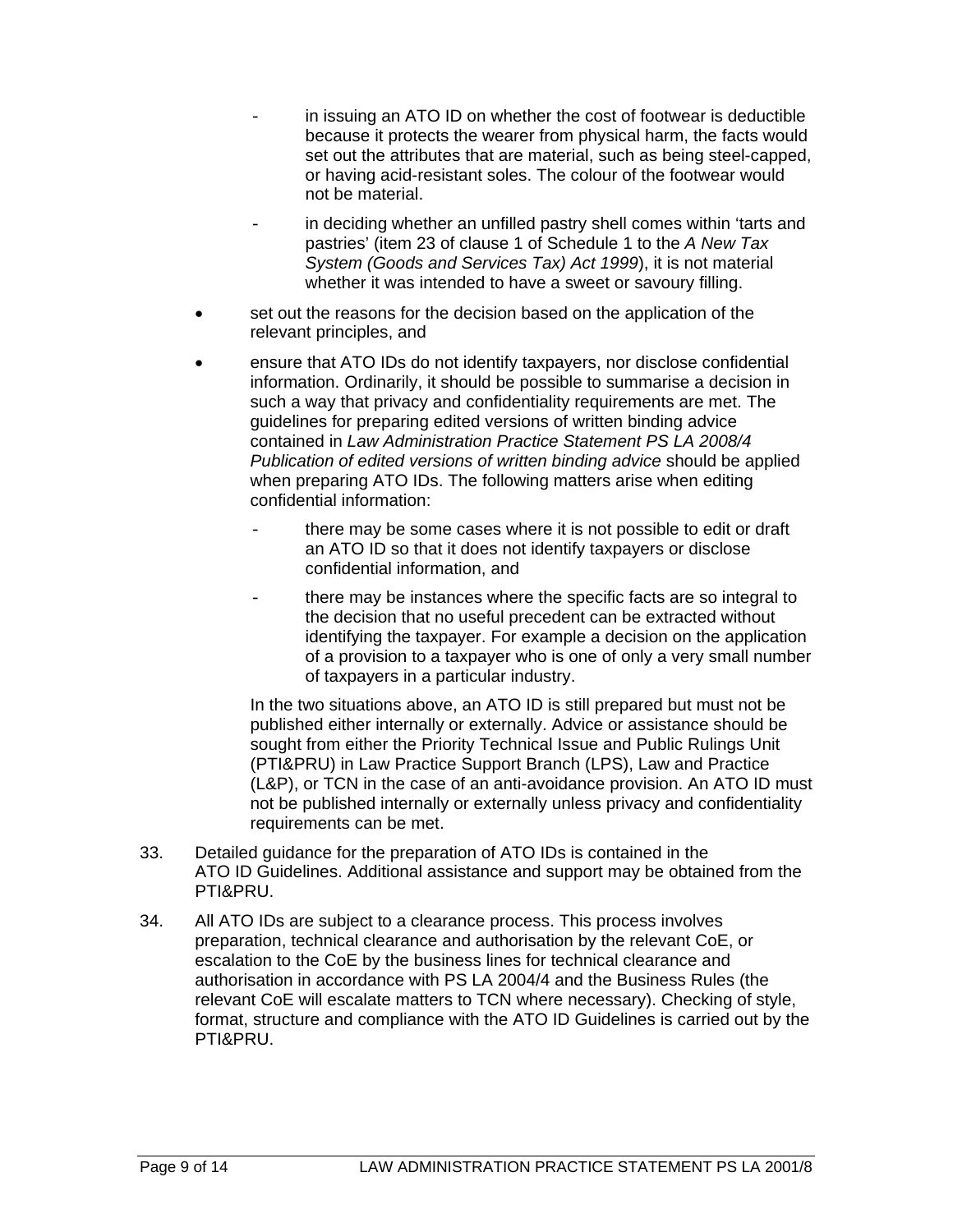#### *Numbering*

35. PTI&PRU allocates ATO IDs with a unique reference number which begins with the prefix 'ATO ID' followed by the year and sequential numbering. These numbers are assigned in order of publication when an ATO ID is added to the Legal Database.

#### *Publication*

- 36. The *Freedom of Information Act 1982* requires that internal guidelines are available to the public. ATO IDs are produced for the primary purpose of facilitating consistent interpretative decision-making by tax officers and are on ATOlaw. They are also made publicly available through the Legal Database on the Tax Office website www.ato.gov.au.
- 37. Whilst it is clear that ATO IDs are not to be published in cases where privacy and confidentiality requirements cannot be met, there are three other exceptions to the requirement to publish ATO IDs. These exceptions are:
	- A precedential ATO view document such as a public ruling or draft public ruling on the topic is expected to issue within a reasonable period (see paragraph 21 of this practice statement).
	- The issue covered in the ATO ID relates to:
		- a court case that is subject to appeal
		- a proposed legislative amendment, or
		- a recommendation for a legislative amendment (this is intended to deal with a situation where the ATO has referred an issue to Treasury for policy consideration because the outcome of our interpretation appears to be inconsistent with the underlying policy of the law. In those circumstances, it is necessary to inform taxpayers to whom advice is provided in relation to that issue that the matter has been referred to Treasury and may be the subject of a recommendation to Government to amend the law).
	- There is a PTI that covers the subject of the ATO ID and a decision about how the precedential ATO view on that issue should be communicated has not been made.
- 38. A decision not to publish an ATO ID in situations (other than for privacy reasons) and as to what is a reasonable period should be made by the Senior Assistant Commissioner CoE or a Deputy Chief Tax Counsel. An exception to this requirement is where the issue in the ATO ID is also covered by a PTI. In this circumstance, the case officer should escalate the issue to the PTI owner who will then determine whether the ATO ID can be published (see paragraph 21 of this practice statement).
- 39. Copies of any ATO ID provided to the public by tax officers **must not** be taken from ATOlaw as it includes the Siebel work item number and the business line details. To prevent accidental inclusion of these details, tax officers should produce copies of ATO IDs only from the external Legal Database on www.ato.gov.au.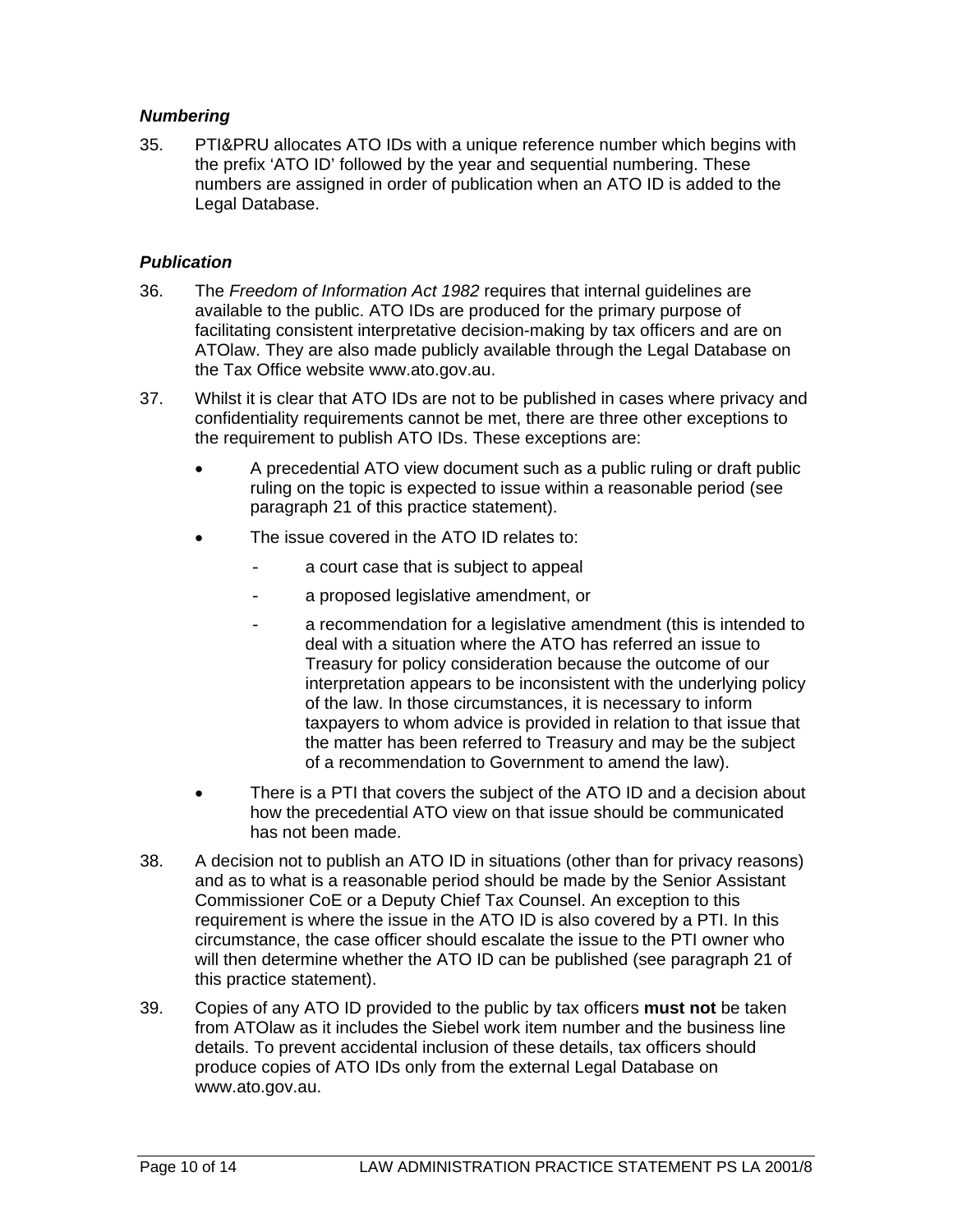#### **Reviewing and maintaining ATO IDs**

- 40. Reviewing and maintaining the currency of ATO IDs is the responsibility of the CoEs. The CoEs will review ATO IDs for accuracy, currency and for the purpose of making additions, changes or withdrawing ATO IDs.
- 41. All relevant ATO IDs should be reviewed where:
	- new legislation is passed
	- a final decision is handed down by a court or tribunal
	- there is a change to the Commissioner's interpretation of a law, or
	- a public ruling or other precedential ATO view document is being prepared.
- 42. A tax officer who considers that an ATO ID is incorrect, misleading, uncertain, or not current in any way must escalate it to the relevant CoE in line with business line processes (see Chapter 5 of the ATO ID Guidelines).
- 43. An ATO ID should be withdrawn where:
	- it is incorrect
	- a substantial change is required
	- its application may lead to unintended consequences, or
	- where the precedential ATO view is expressed in a later issued public ruling (consideration should be given to incorporating the ATO ID as an example in the public ruling).
- 44. However, where there are minor errors that do not affect the decision or the reasons for the decision, the ATO ID can be amended rather than being withdrawn. Minor errors include, for example:
	- spelling, punctuation or grammatical errors, or
	- an error is discovered in the citation of a legislative provision which does not alter the decision or the reasons for decision.
- 45. If it is proposed to replace an ATO ID that is to be withdrawn, the replacement precedential ATO view document must be prepared and published as soon as possible after withdrawal. If the new precedential ATO view is to change an existing precedential ATO view this must be brought to the attention of the relevant Deputy Chief Tax Counsel, see paragraph 35 of PS LA 2003/3.

## **Protection granted to taxpayers who rely on ATO IDs**

- 46. ATO IDs are publications approved in writing by the Commissioner.
- 47. Accordingly, a taxpayer is not liable for the general interest charge or shortfall interest charge under a relevant provision to the extent that the charge would relate to a shortfall amount or a scheme shortfall amount that was caused by the taxpayer reasonably relying in good faith on an ATO ID. This rule does not apply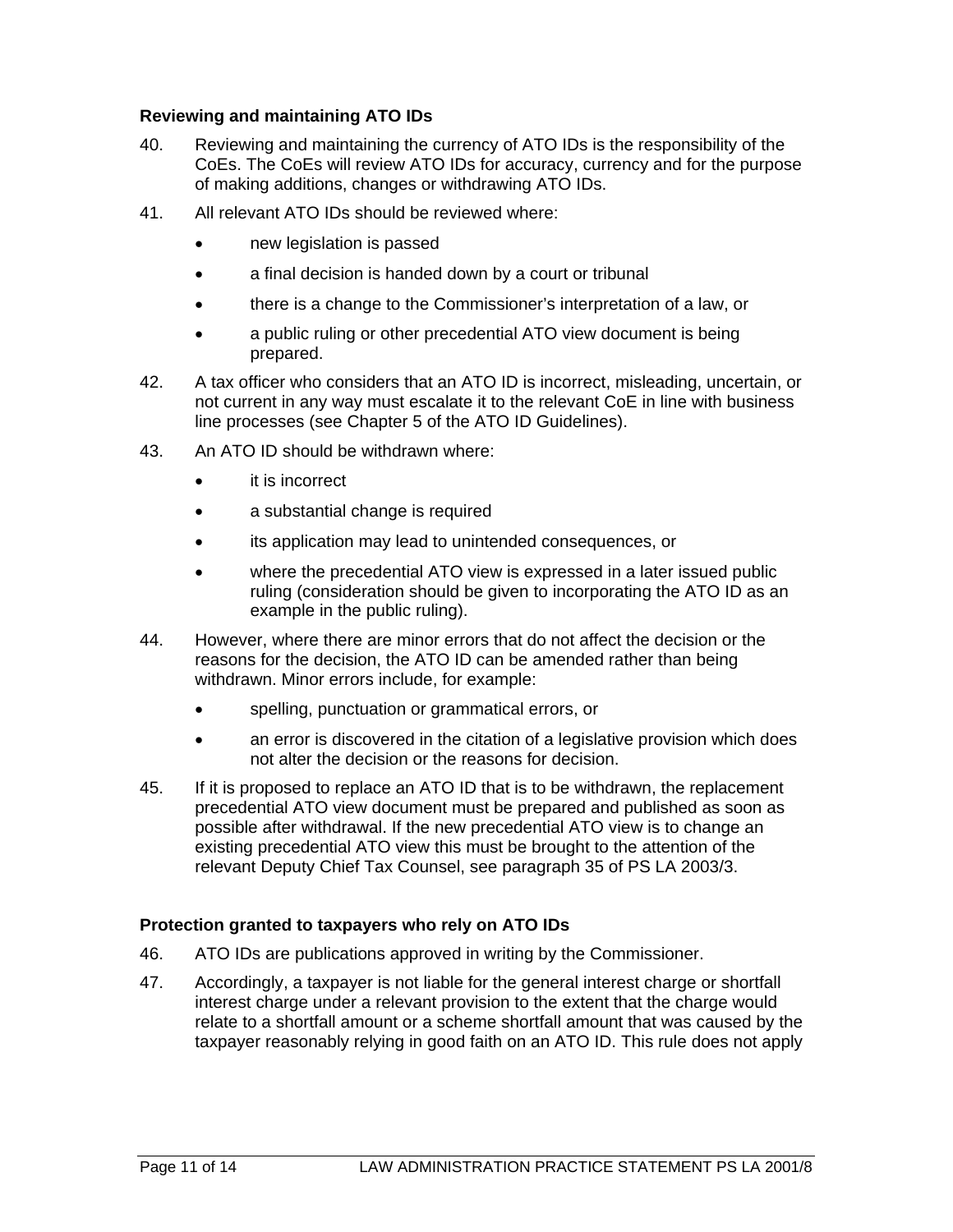to the general interest charge accruing more than 21 days after the Commissioner notifies the taxpayer of the correct position. **<sup>14</sup>**

48. In addition, there is also protection afforded in terms of administrative penalties where a taxpayer reasonably relies in good faith on an ATO ID.*[15](#page-12-0)*

 $\overline{a}$ 

<span id="page-12-0"></span>**<sup>14</sup>** See subsection 361-5(1) of Schedule 1 to the TAA *<sup>15</sup>* See subsection 284-224(1) of Schedule 1 to the TAA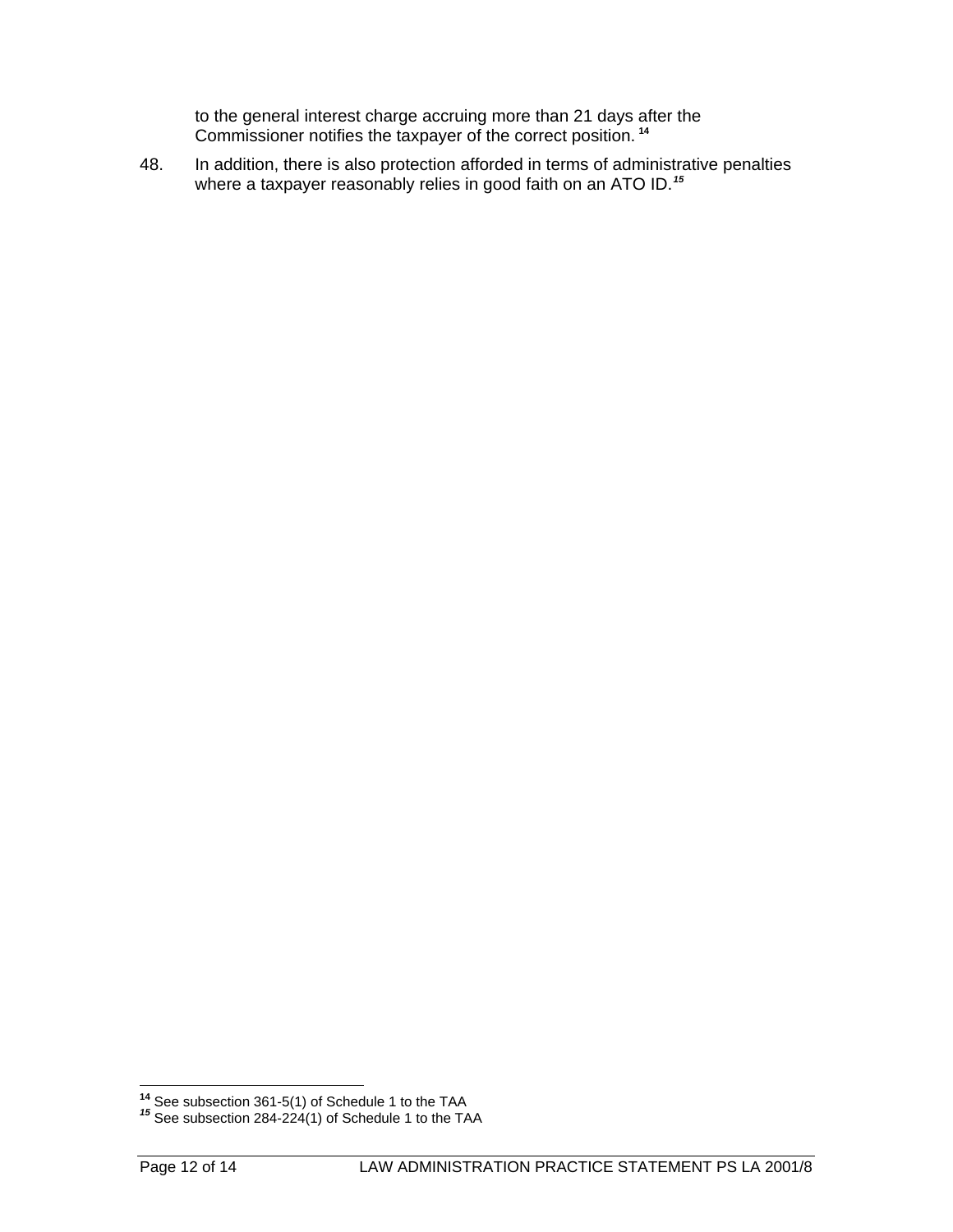## **Amendment history**

| Date of amendment | Part                            | <b>Comment</b>                                                                                                                                            |
|-------------------|---------------------------------|-----------------------------------------------------------------------------------------------------------------------------------------------------------|
| 1 December 2011   | Paragraphs 46 - 48              | Content updated as a result of the<br>publication of TD 2011/19 which<br>explains general administrative<br>practice.                                     |
|                   | Throughout                      | References to PMU changed to<br>PTI&PRU                                                                                                                   |
|                   |                                 | References to Tax Office changed<br>to ATO                                                                                                                |
|                   |                                 | Correction of citation of references<br>to related law administration<br>practice statements                                                              |
| 9 November 2009   | Paragraphs 14, 28, 31<br>and 29 | References to the Technical<br>Decision Making System (TDMS)<br>updated to refer to Siebel.                                                               |
|                   | Paragraph 25                    | Updated reference to CGT                                                                                                                                  |
|                   | Paragraph 28                    | Instance of when an ATO ID does<br>not need to be prepared deleted                                                                                        |
|                   | Paragraph 30                    | Updated reference to TCN                                                                                                                                  |
|                   | Paragraph 32                    | Updated a reference to a related<br>practice statement from<br>PS LA 2001/7 to PS LA 2008/4                                                               |
|                   |                                 | Further clarification on publication<br>and preparation of an ATO ID<br>added                                                                             |
|                   |                                 | BSL references updated from<br><b>OCTC</b> to L&P                                                                                                         |
|                   | Footnote 12                     | Updated a reference to a related<br>practice statement from<br>PS LA 2001/4 to PS LA 2008/3                                                               |
| 2 September 2009  |                                 | Contact officer details updated                                                                                                                           |
| 23 July 2009      |                                 | Updated a related practice<br>statement from PS LA 2001/4 to<br>PS LA 2008/3                                                                              |
| 11 August 2008    |                                 | Contact officer details updated                                                                                                                           |
| 26 November 2007  | Paragraph 45                    | Corrected paragraph reference of<br>PS LA 2003/3 (from para 33 to 35 of<br>that practice statement)                                                       |
| 8 June 2007       |                                 | To clarify the issue of what 'no<br>material difference' means, and to<br>detail new exceptions to the<br>requirement that ATO IDs are to be<br>published |